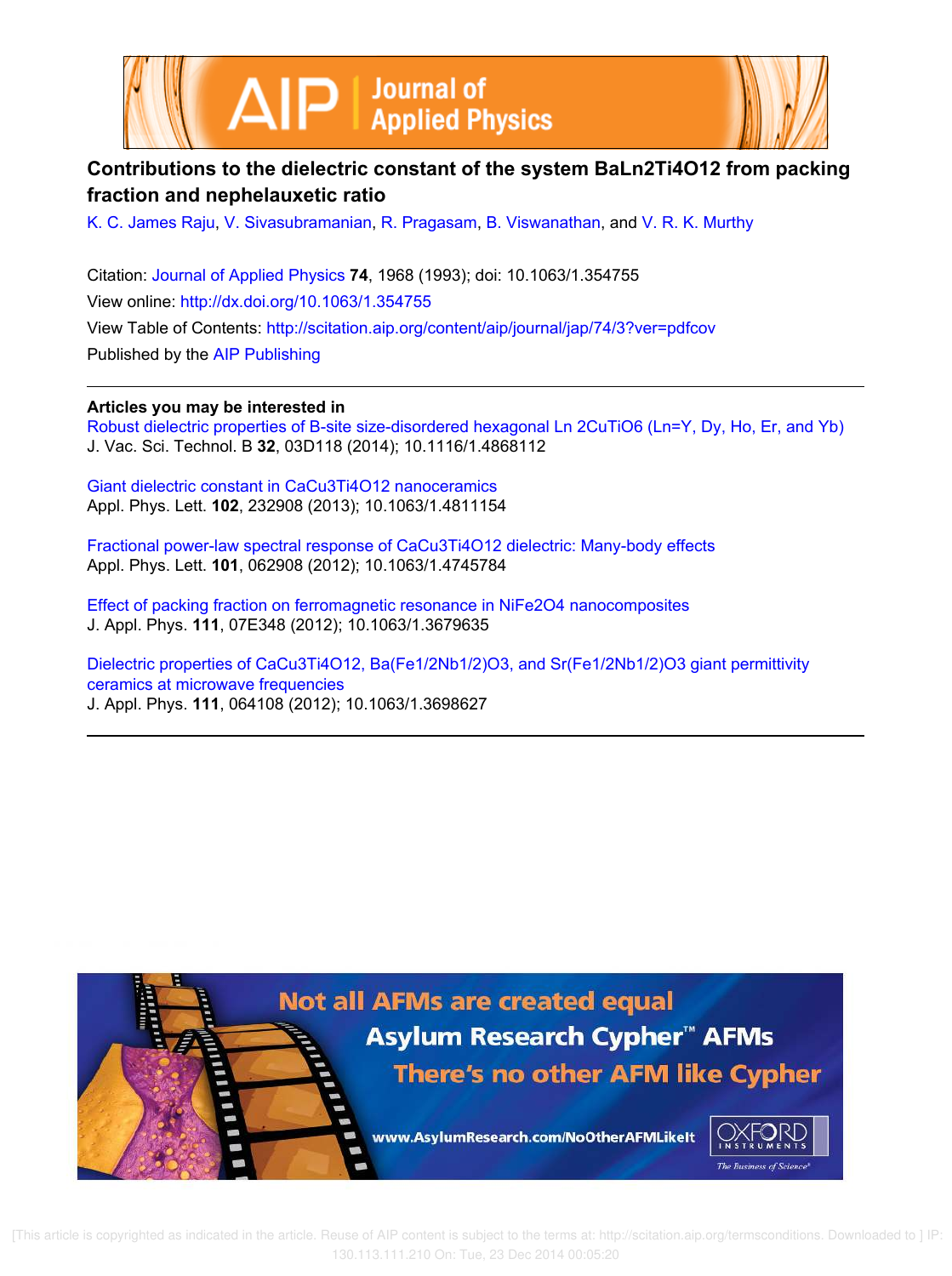# Contributions to the dielectric constant of the system  $Baln<sub>2</sub>Ti<sub>4</sub>O<sub>12</sub>$  from packing fraction and nephelauxetic ratio

K. C. James Raju, V. Sivasubramanian, and FL Pragasam Department of Physics, Indian Institute of Technology, Madras 600 036, India

B. Viswanathan Department of Chemistry, Indian Institute of Technology, Madras 600 036, India

V. R. K. Murthy Department of Physics, Indian Institute of Technology, Madras 600 036, India

(Received 28 July 1992; accepted for publication 14 April 1993)

An attempt has been made to identify the optimum parameters for good dielectric resonator materials. The dependence of dielectric constant of the system  $Baln_1Ti_4O_{12}$  (Ln=La, Pr, Nd, Sm) on packing fraction and nephelauxetic ratio is discussed. The reported dielectric data for this system were treated using the multiregression method.

## 1. INTRODUCTION

The present interest in the development of temperature-compensated dielectrics with dielectric constant in the range 70-100 for making dielectric resonators suitable for the lower part of the microwave frequency range makes one look more and more into rare-earthbased systems such as  $BaNd_{2(1-x)}Sm_{2x}Ti_5O_{14}$ ,  $(1-x)$   $(\text{Li}_{1/2}^{1+}\text{Sm}_{1/2}^{3+})$   $\text{TiO}_3 - x(\text{Na}_{1/2}^{1+}\text{Sm}_{1/2}^{3+})$   $\text{TiO}_3$ ,<sup>2</sup> BaO- $Nd_2O_3$ -TiO<sub>2</sub>,<sup>3</sup> double oxides in the systems  $\text{Ln}_2\text{O}_3$ -TiO<sub>2</sub>(Ln=La, Nd, and Sm),<sup>+</sup> and BaLn<sub>2</sub>Ti<sub>4</sub>O  $(Ln= Pr, Nd, and Sm)$ .<sup>5</sup> Materials for dielectric resonators require high dielectric constant and low dielectric loss with negligible temperature and frequency dependence. The BaLn<sub>2</sub>Ti<sub>4</sub>O<sub>12</sub> systems having formula units of  $BaLn<sub>2</sub>Ti<sub>4</sub>O<sub>12</sub>$  systems having formula units of  $Ba_{3.75}Ln_{9.5}Ti_{18}O_{54}$  with  $Ln=La$ , Pr, Nd, and Sm, has interesting dielectric properties so as to make some of them attractive for dielectric resonator applications. They have distorted perovskite structure with orthorhombic unit cells. The structure and atomic dispositions remain the same as one goes from La to Sm. Even though the changes are only in the kind of  $Ln<sup>3+</sup>$  ion present, which are chemically almost similar, they exhibit appreciable difference in dielectric properties. It is appropriate if one can identify the parameters responsible for this behavior along with their contribution to the dielectric constant. The importance of similar problems has been posed recently by Takahashi and co-workers<sup>4</sup> and Takahashi et  $al:_{i}^{2}$  however, they did not report any attempt to quantitatively solve the problem. For this study, the data available (on ceramic pellets without mention of porosity variations) from Mudrolyubova et  $al^6$  were used for a multiregression analysis and are displayed in Fig. 1.

## II. IDENTIFICATION OF PARAMETERS RESPONSIBLE FOR THE CHANGE IN DIELECTRIC PROPERTIES

Two parameters can be identified as responsible for the change in dielectric properties with change in lanthanide ion. One is the ionic radius and the other arises from the nephelauxetic effect. As only the ionic radius of the rare earth ion changes in this system, to adjust with it, the structure will either expand or contract resulting in a change of packing fraction. With packing fraction the rigidity of the whole system and hence the response with respect to temperature and electric-field intensity and frequency will change as the strength of the phonon modes are affected. Hence, the percentage of packing fraction was taken as one parameter influencing the changes in the dielectric properties of this system.

The packing fraction percent is calculated as follows and the calculated values are given in Table I. The cell volume is taken from Varfolomeev et  $al$ <sup>7</sup> Each of these unit cells contain two formula units of  $Ba_{3.75}Ln_{9.5}Ti_{18}O_{54}$ . Ionic radii for all the ions were taken from tables.' The cell volumes were taken from Varfolomeev et  $al$ <sup>7</sup> because Matveeva, Varfolomeev, and Il'yushchenko<sup>9</sup> have not reported cell parameters and the parameters given by Mudrolyubova et al.<sup>6</sup> and Gens et al.<sup>10</sup> are inconsistent with those given by Varfolomeev et  $al$ <sup>7</sup> The data of Varfolomeev et  $al^7$  are results of continuous iteration of the structural parameters which varied marginally over a period of 10 years. Hence, these latest deductions about the number of formula units, ordering of Ba and Ln ions, and existence of superlattice were considered as the most reliable data for this calculation.

The nephelauxetic effect (reduction in interelectronic repulsion due to complex formation) has a direct bearing on the electronic polarization as it affects  $(1 - \beta)$ , where  $\beta$ is the nephelauxetic ratio which is the ratio of the interelectronic repulsion parameter when the ion is in a complex to that of the free ion.<sup>11</sup> The value of  $(1-\beta)$  depends both on the central ion and on the surrounding ligands. That is,  $(1-\beta) = hk$ , where h and k depend on the ligand and the central ion, respectively. In the system considered the ligands also remain the same and hence the changes in the dielectric properties should arise from the  $k$  value.

The  $k$  values for Pr, Nd, Sm, Gd, and Er were taken from the literature<sup>11</sup> and are given in Fig. 2. It has been found that there exists a definite relationship between the  $k$ values of these lanthanide  $(+3)$  ions and the number of electrons in the  $4f$  shell, namely,

$$
k=0.039-0.005f+0.0016f^2.
$$
 (1)

1968 J. Appl. Phys. 74 (3), 1 August 1993 0021-8979/93/74(3)/1968/4/\$6.00 @I 1993 American Institute of Physics 1968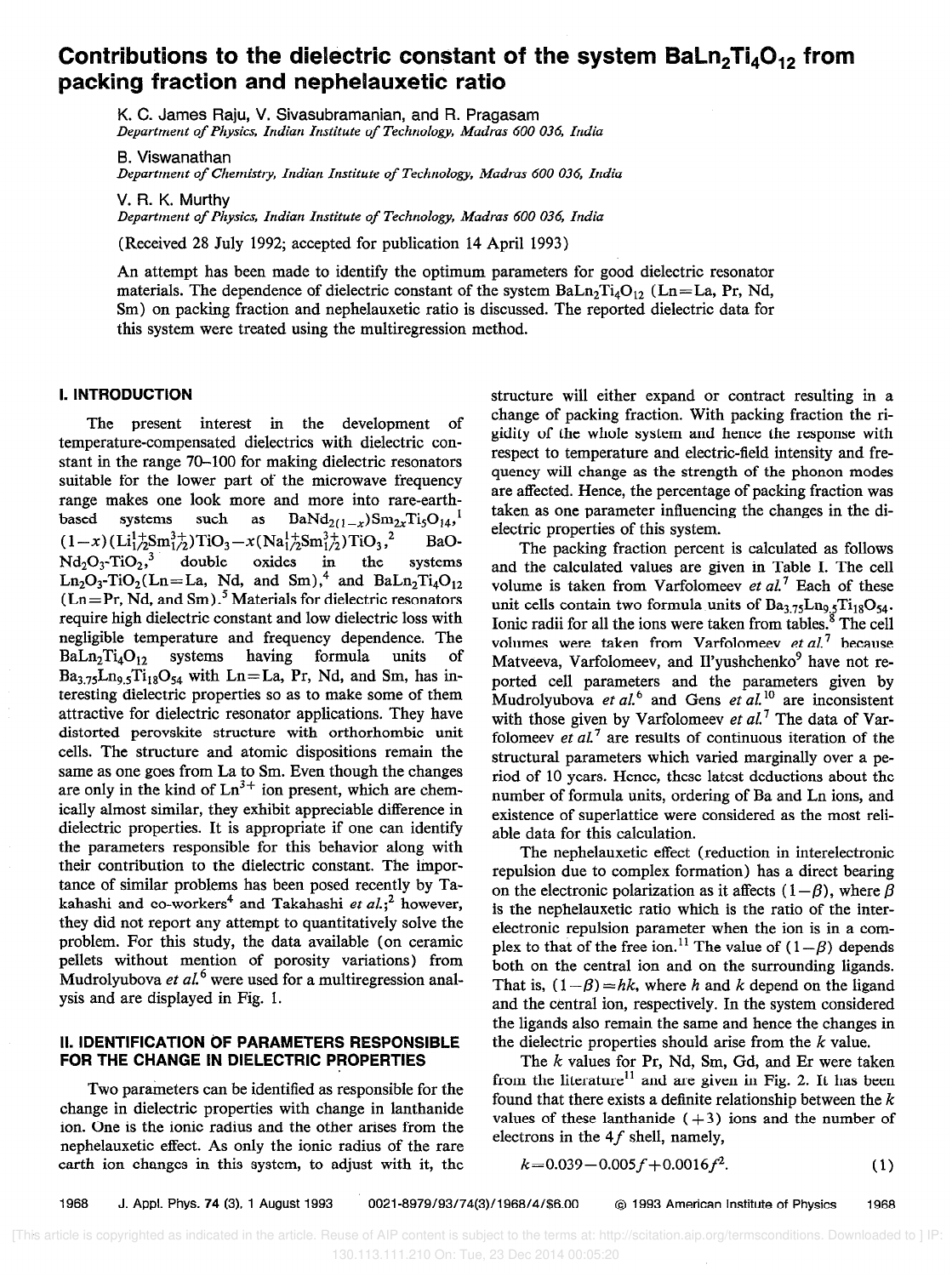

FIG. 1. Dielectric constant of  $BaLn<sub>2</sub>Ti<sub>4</sub>O<sub>12</sub>$  (Ln=La, Pr, Nd, Sm) compounds at 293 K and 1 MHz frequency (see Ref. 6).

The  $k$  values obtained from this equation are indicated separately in Fig. 2. In Fig. 2 the number of  $f$  electrons means the number of 4f electrons of the  $Ln^{3+}$  ions. The k value for the  $La^{3+}$  ion is not reported in the literature and those for other lanthanides are accurate only up to the second decimal place. Hence, the k values for the  $Ln^{3+}$ ions were taken from this curve assuming that  $k$  values vary smoothly along the rare-earth series as per Eq. ( 1).

## Ill. CALCULATION TO GET THE FUNCTIONAL RELATIONSHIP BETWEEN PACKING FRACTION, k VALUE, AND  $\epsilon'$

To get the functional relationship of k with  $\epsilon'$ , the data available on the dependence of the  $h$  value of  $\epsilon'$  for halide ligands<sup>12</sup> were taken assuming that both h and k affect the electronic polarization in the same fashion. An exponential function fits the data well (see Fig. 3).

One can see that the packing fraction of the La compound and the Pr compound differ only slightly, still their dielectric data show marked difference. Hence, one has to define a critical packing fraction percent  $P_c$  below which the structure loosens to give large dielectric response. The large value of the dielectric constant of this system can be an effect of the value of the packing fraction percent P itself. Therefore, both  $P$  and  $P<sub>c</sub>$  were taken as parameters that influence the dielectric response. The highest packing fraction percent is for the Nd compound (59.19) and was assumed to be the  $P_c$ .

A multiregression analysis was carried out using the program EUREKA to get the functional relationship of  $\epsilon'$ with  $P$  and  $P_c$ , along with the coefficients of the exponential function which relates the  $k$  value with the dielectric constant, and to get the constant part of  $\epsilon'$  which is inde-



FIG. 2. Variation of k value with the number of f electrons of  $Ln^{3+}$  ions. 0: Literature data (see Ref. 7); 0: data fitted to the relation  $k=0.039-0.005f+0.00016f^2$ .

pendent of the lanthanide ion or the rigid lattice contribution to the dielectric constant. EUREKA varies the constants and the coefficients coming in a relation in steps assigned by the user, and gives the total value of  $\epsilon'$  in each case. The user has to assign the functions and the form of the equation. The program simultaneously varies all the constants and coefficients coming in the equation and keeps calculating the total value of  $\epsilon'$ . The relationship which gives the set of calculated dielectric constant values for all the lanthanide compounds which match the experimental values are to be accepted. The dielectric constant values at 293 K and 1 MHz were used for this calculation. The condition that various terms must be connected by addition was introduced, because a term coming in subtraction is physically meaningless.

#### IV. RESULTS AND DISCUSSION

The result of this multiregression analysis gives the equation according to which the dielectric constant of the system  $BaLn<sub>2</sub>Ti<sub>4</sub>O<sub>12</sub>$  varies with respect to the assumed parameters  $P$ ,  $P_c$ , and  $k$ . The reason for choosing an exponential function for the dependence of k value on  $\epsilon'$  'is described in Sec. III. Coefficients coming in this dependence and the entire functional dependence of P and  $\overline{P}_c$  on  $\epsilon'$  are to be found out by the multiregression method. Various combinations of physically realistic functions, coefficients, and constants were tried to arrive at a consistent equation that gives a set of  $\epsilon'$  values for the four compounds in this system using the respective values of  $P$ ,  $P_c$ , and  $k$ . The calculated  $\epsilon'$  values deviate only slightly from

TABLE I. Values of parameters used in the calculation and the results for the system BaLn<sub>2</sub>T<sub>i4</sub>O<sub>12</sub>.

| Ln             | k      | Ionic<br>volume<br>per<br>formula<br>unit $\AA^3$ | Unit-<br>cell<br>volume<br>$\AA^3$ | Packing<br>fraction $(PF)$<br>(%) | Contribution to $\epsilon'$ |       | Total value of $\epsilon'$ |          |
|----------------|--------|---------------------------------------------------|------------------------------------|-----------------------------------|-----------------------------|-------|----------------------------|----------|
|                |        |                                                   |                                    |                                   | k                           | P.F.  | Calculated                 | Reported |
| La             | 0.039  | 623.97                                            | 2134.5                             | 58.46                             | 66.66                       | 31.51 | 109.36                     | 110.0    |
| P <sub>r</sub> | 0.029  | 622.74                                            | 2113.2                             | 56.94                             | 54.24                       | 27.43 | 90.83                      | 87.0     |
| Nd             | 0.0245 | 621.53                                            | 2100.0                             | 59.19                             | 48.77                       | 26.07 | 84.0                       | 84.0     |
| Sm             | 0.017  | 616.95                                            | 2097.2                             | 58.84                             | 40.85                       | 28.11 | 78.13                      | 80.0     |

1969 J. Appl. Phys., Vol. 74, No. 3, 1 August 1993 Raju et al. 1969 Raju et al. 1969

 [This article is copyrighted as indicated in the article. Reuse of AIP content is subject to the terms at: http://scitation.aip.org/termsconditions. Downloaded to ] IP: 130.113.111.210 On: Tue, 23 Dec 2014 00:05:20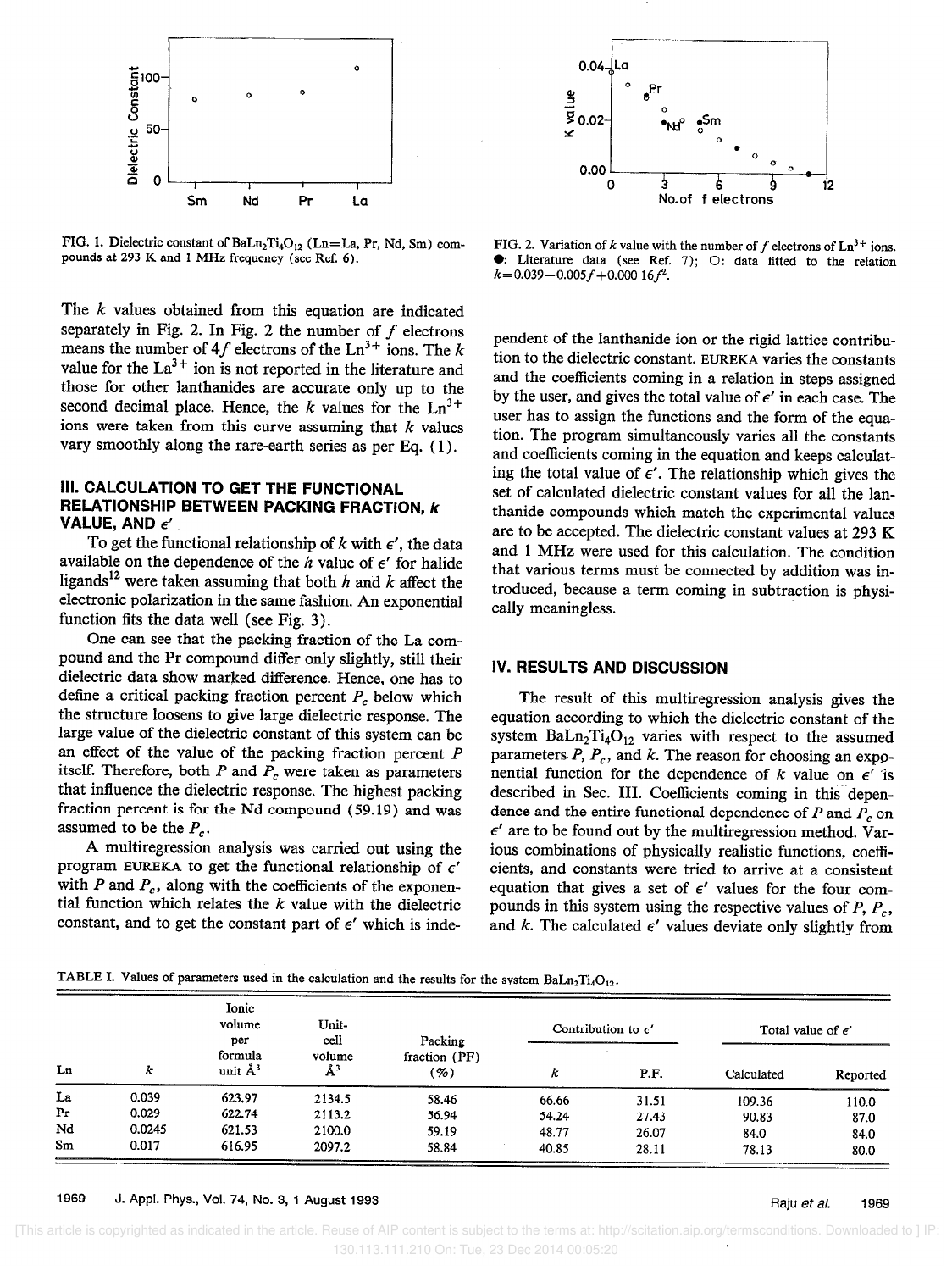

FIG. 3. Increase in the dielectric constant of a system with increasing h value of the halide ligand.  $\bullet$ : Literature data (see Refs. 7 and 8); O: data fitted to the relation  $\epsilon' = 1.72e^{0.26h}$ .

the reported  $\epsilon'$  values as shown in Table I. The relationship obtained for the  $\epsilon'$  of this system at 293 K and 1 MHz frequency is

$$
\epsilon_i' = a \exp(bk_i) + c \exp[d \exp(P_c - P_i)/P_c] + e,\qquad(2)
$$

with  $i=La$ , Pr, Nd, and Sm. The values of each term for the four lanthanide compounds are shown in Fig. 4, and given in Table I. The value of the rigid lattice dielectric constant is approximately 9 as in the case of a tightly packed ionic compound. The component of  $\epsilon'$  coming from packing fraction shows that  $\epsilon'$  decreases with increase of  $P_c$  of the structure and increases double exponentially with an increase of  $(P_c-P_i)$  for a particular compound in the system; but, the contribution from the nephelauxetic effect parameter  $k$  is unexpectedly high. If the contribution from  $k$  comes only from an enhanced electronic polarization as a result of the expansion of the  $f$  or  $d$  electron cloud (nephelauxetic effect), its value must be low, since the optical dielectric constant of these materials is only 5.71.<sup>8</sup> The structure of the BaLn<sub>2</sub>Ti<sub>4</sub>O<sub>12</sub> system<sup>7,9</sup> shows that  $TiO<sub>6</sub>$  octahedra are held together by lanthanide and barium ions in a little disordered fashion. The only nephelauxetic ion in these compounds are the lanthanide ions. It is possible that the expanded electron cloud of the lanthanide ions could result in increased repulsion between



FIG. 4. Components of the dielectric constant of the system  $BaLn<sub>2</sub>Ti<sub>4</sub>O<sub>12</sub>$ as obtained by the multiregression analysis.  $\Box$  Total value of  $\epsilon'$  obtained by Eq. (1);  $\Delta$  contribution from nephelauxetic ratio;  $\circ$  contribution from packing fraction;  $\times$  constant part common to all compounds in this system.

them, forcing the structure to settle down in an expanded form and giving the  $TiO<sub>6</sub>$  octahedra more volume to occupy. In an expanded  $TiO_6$  octahedron the Ti ions will have more freedom to respond to an applied electric field, resulting in an increased value of  $\epsilon'$ , more so since the Ti ion is highly polarizable and is located at a site where the value of the local Lorentz field factor is higher.<sup>13</sup> In fact, the structure information given in Matveeva and co-workers<sup>9</sup> shows that the shortest distance between adjacent rare-earth ions is 36% larger than the shortest distance between neighboring Ba and rare-earth ions. This can be due to increased repulsion between the lanthanide ions or because of the preferential site occupation of barium ions, or by both. The average Ba-O distance is 0.284 nm while the average Ln-O distance is 0.262 nm, as may be expected since the nephelauxetic effect will increase the bonding between the metal ion and the ligand. The distortion in the perovskitelike columns can account for the smaller Ln-O distance while keeping a larger Ln-Ln distance.

The constant coming in Fig. 4, which is indicated by  $\times$  in the figure, is the constant value "e" of Eq. (2). This is the value of the dielectric constant which is independent of the two assumed parameters  $P$  and  $k$  and common to all compounds in the system  $BaLn<sub>2</sub>Ti<sub>4</sub>O<sub>12</sub>$  and its value is 9.165. This can be visualized as the dielectric constant which one would have obtained for this system if  $k_i$  values were zero and  $P_c$  and  $P_i$  values were too large.

The low-temperature dependence of  $\epsilon'$  of BaLn<sub>2</sub>Ti<sub>4</sub>O<sub>12</sub> at 3 MHz given by Poplavko et al.<sup>14</sup> was fitted to a seven degree polynomial. The data show that with decreasing temperature below 60 K, the dielectric constant of these compounds first increases and then decreases. The peak is not sharp, but one can identify a particular temperature where  $\epsilon'$  is maximum, which is designated as the turning temperature  $T_t$ . It was found that the same relationship gives the low-temperature dependence of  $\epsilon'$  of the remaining compounds with a change in the coefficients and  $T_t$ . This again implies the correlations existing among various compounds of this system.

## **V. CONCLUSION**

This analysis identifies the electron cloud distribution of the rare-earth ions and the packing fraction of the system as the main parameters responsible for the variation of the dielectric constant in the system  $BaLn<sub>2</sub>Ti<sub>4</sub>O<sub>12</sub>$ . The result of this work implies that to get a good dielectric resonator material, (a) the large metal ions which support the basic building blocks (in this case  $TiO<sub>6</sub>$  octahedra) should be able to offer a wider cage to the basic building block so that it will be also able to respond to electric fields through the presence of a highly polarizable ion at the center of the building block where the local Lorentz field factor is high; (b)  $P_c$  of the system should have an optimum value, because too large a  $P_c$  value will give a very low  $\epsilon'$  and too small a  $P_c$  value will give a large value of  $\epsilon'$ with temperature dependence; and (c) within one system, ions that give an optimum  $(P_c-P_i)$  value must be chosen.  $(P_c-P_i)$  is the difference in packing fraction of a particular